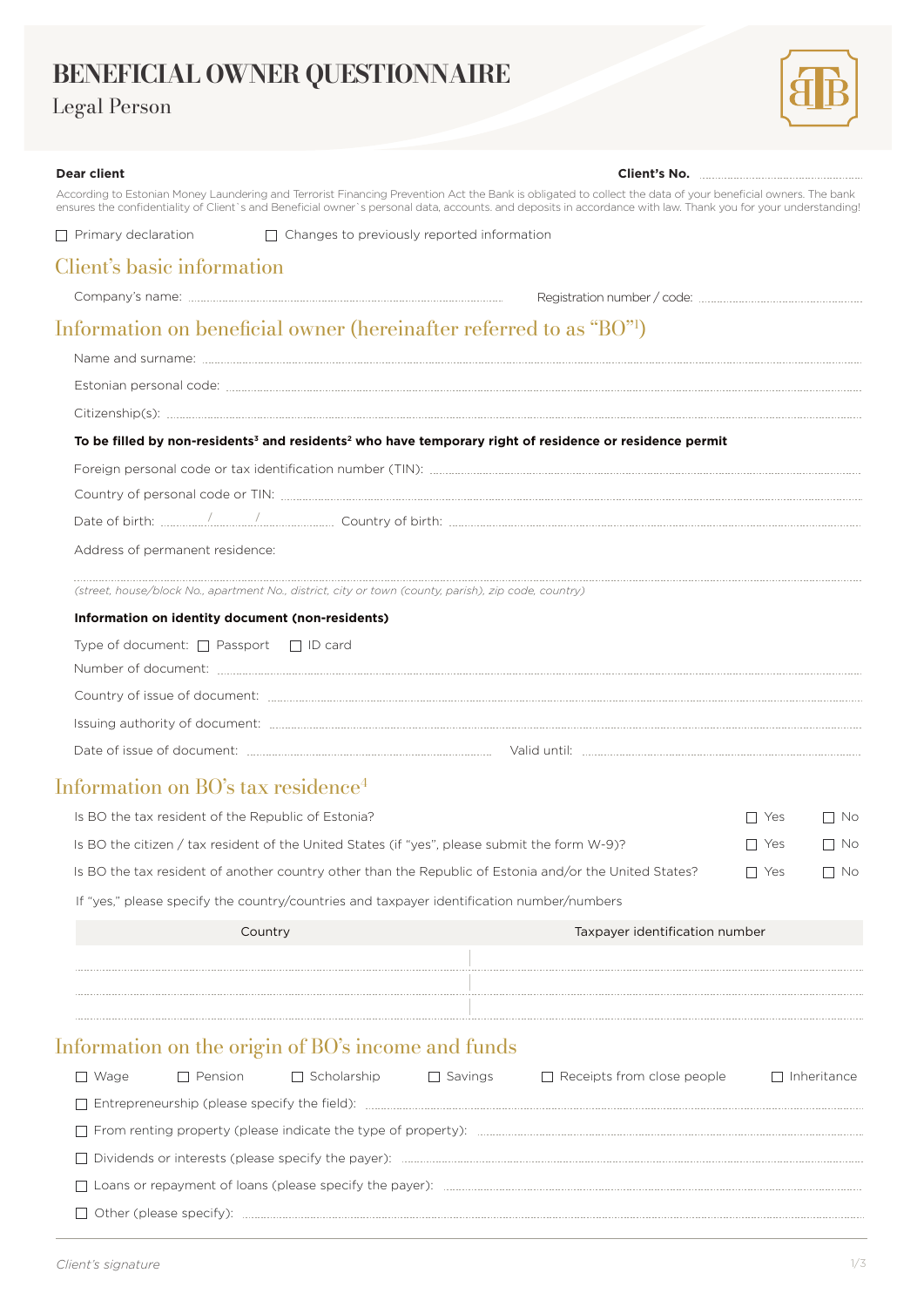### Information on shareholding

BO's relation to the Client:

| $\Box$ Owns shares in the amount of: $\Box$<br>%                                  | Direct ownership | □ Indirect ownership |
|-----------------------------------------------------------------------------------|------------------|----------------------|
| $\Box$ Owns shares on the basis of<br>Declaration of Trust in the amount of:<br>% | Direct ownership | Indirect ownership   |
| $\Box$ Senior managing official <sup>5</sup>                                      |                  |                      |
| $\Box$ Other (please specify):                                                    |                  |                      |

#### Information on the status of politically exposed persons

Is BO a politically exposed person<sup>6</sup> (hereinafter referred to as "PEP"), PEP's family member<sup>7</sup> or a person closely related to a PEP<sup>8</sup>?

 $\Box$  No  $\Box$  Yes, please specify the following data:

|                                                                                                                                              | BO is PEP <sup>6</sup> | BO is PEP's<br>family member <sup>7</sup> | BO is PEP's<br>close associate <sup>8</sup> |
|----------------------------------------------------------------------------------------------------------------------------------------------|------------------------|-------------------------------------------|---------------------------------------------|
| PEP's name and surname                                                                                                                       | leave blank            |                                           |                                             |
| Country where the PEP is currently performing his/her public<br>functions or has performed them during the last year                         |                        |                                           |                                             |
| The period of performing PEP's public functions                                                                                              | from                   |                                           | from                                        |
|                                                                                                                                              |                        | <u>until </u>                             | until                                       |
| Position (please choose)                                                                                                                     |                        |                                           |                                             |
| Head of State or head of government                                                                                                          |                        |                                           |                                             |
| Minister and deputy or assistant minister                                                                                                    |                        |                                           |                                             |
| Member of legislative body                                                                                                                   |                        |                                           |                                             |
| Member of a governing body of a political party                                                                                              |                        |                                           |                                             |
| Member of a supreme court                                                                                                                    |                        |                                           |                                             |
| Member of a court of auditors or member of the management or<br>supervisory body of a central bank                                           |                        |                                           |                                             |
| An ambassador, a chargé d'affaires                                                                                                           |                        |                                           |                                             |
| High-ranking officer in the armed forces                                                                                                     |                        |                                           |                                             |
| Member of the board of directors and administrative or<br>supervisory body of a company controlled by the state                              |                        |                                           |                                             |
| Head of state administrative unit (local government, city), mayor,<br>deputy mayor or chairman of council                                    |                        |                                           |                                             |
| The head of an international organization, a deputy head and a<br>member of the governing body, or a person performing<br>equivalent duties. |                        |                                           |                                             |

#### Confirmation of the representative of the client

I hereby confirm *that all of the data submitted in this questionnaire are correct and complete, and comprehend that I can be held liable for intentionally submitting incorrect or misleading information. I undertake to immediately inform the Bank of any changes to the data submitted in this questionnaire.*

I am aware that personal data is processed in accordance with the General Terms and Conditions and the Rules for the Processing of Client Data of AS TBB pank, which are available at the Bank's website www.tbb.ee, thus I am aware of my rights in relation to processing and submitting the data to *third persons.*

Relation to the Client:  $\Box$  Client's beneficial owner

□ Client's representative

*Name and surname*

 *Signature Date*

#### Bank's remarks

Representative of the Bank: Branch of the Bank: